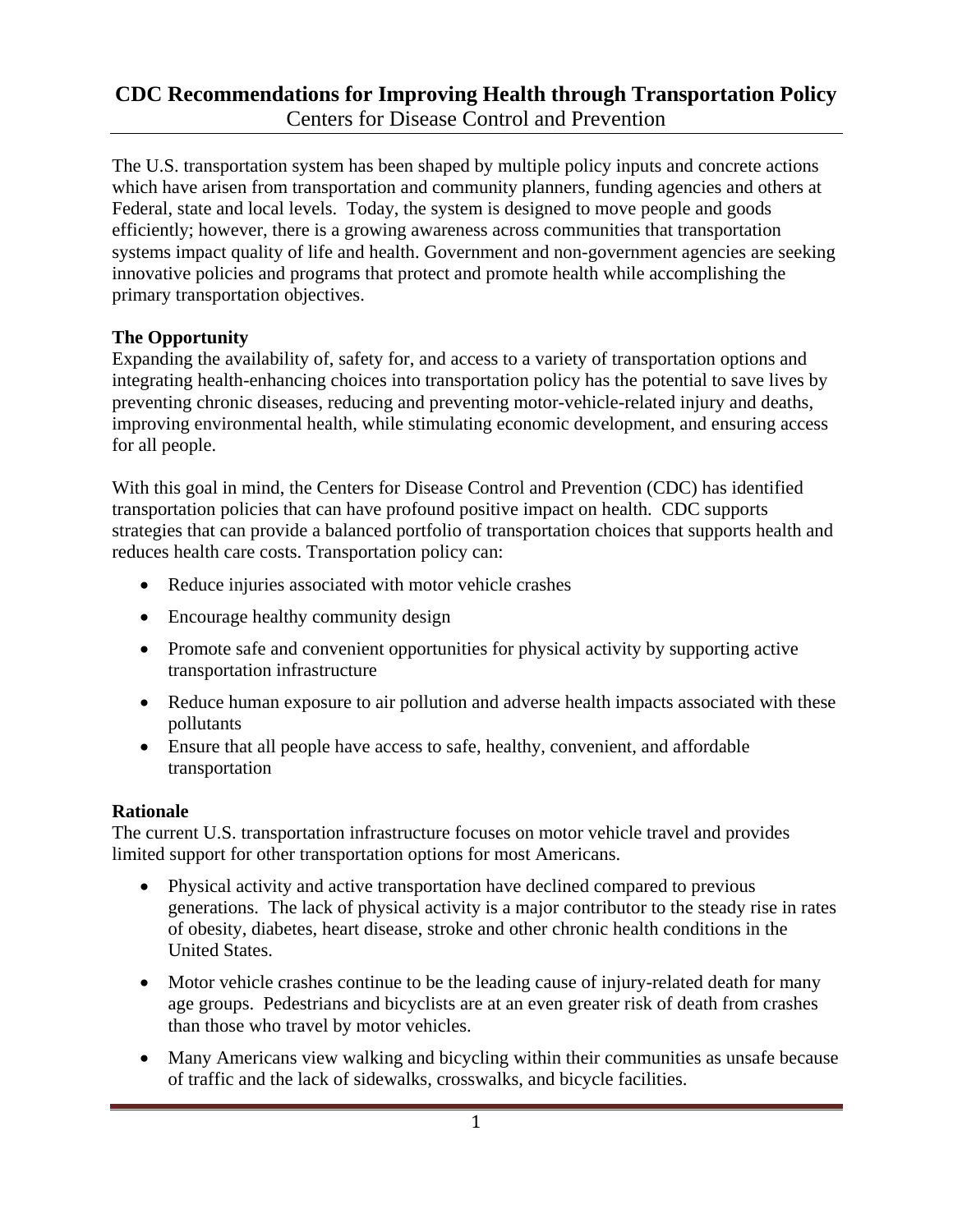- Although using public transportation has historically been safer than highway travel in light duty vehicles, highway travel has grown more quickly than other modes of travel.
- A lack of efficient alternatives to automobile travel disproportionately affects vulnerable populations such as the poor, the elderly, people who have disabilities and children by limiting access to jobs, health care, social interaction, and healthy foods.
- Although motor vehicle emissions have decreased significantly over the past three decades, air pollution from motor vehicles continues to contribute to the degradation of our environment and adverse respiratory and cardiovascular health effects.
- Transportation accounts for approximately one-third of all U.S. greenhouse gas emissions contributing to climate change.

### **Recommendations**

The following are key recommendations for bringing public health considerations into transportation issues.

### *Reduce injuries associated with motor vehicle crashes*

Motor vehicle travel has become safer over time, but motor vehicle crashes are still the leading cause of death for people ages 1–34. Improving the safety and efficiency of motor vehicles and their occupants is critical to improving transportation policy and the public's health. Transportation policies are needed to improve the safety of motor vehicles and their occupants to prevent crashes, and advances in medical care are needed to increase the survivability of victims of crashes that do occur.

- Provide incentives to states that implement, strengthen, and/or continue to use effective interventions that improve road traffic safety. Examples of interventions include:
	- o Primary seatbelt laws
	- o Child safety seat and booster seat laws
	- o Alcohol-impaired driving countermeasures
	- o Motorcycle and bicycle helmet laws
	- o Distracted driving laws
	- o Lower speed limits and other efforts to reduce speeding within communities.
	- o Comprehensive graduated driver licensing systems
	- o Roadway design measures such as installation of centerline rumble strips
	- o Education on safe driving, bicycling, and walking
	- o Community designs that promote reduced traffic speeds in neighborhoods
- Increase support for new and existing technologies to improve the safety of motor vehicles. Examples include:
- Technologies that enable vehicles to withstand crashes with lower risk of injuries to occupants
- Vehicle designs and technologies that lower risk for non-occupants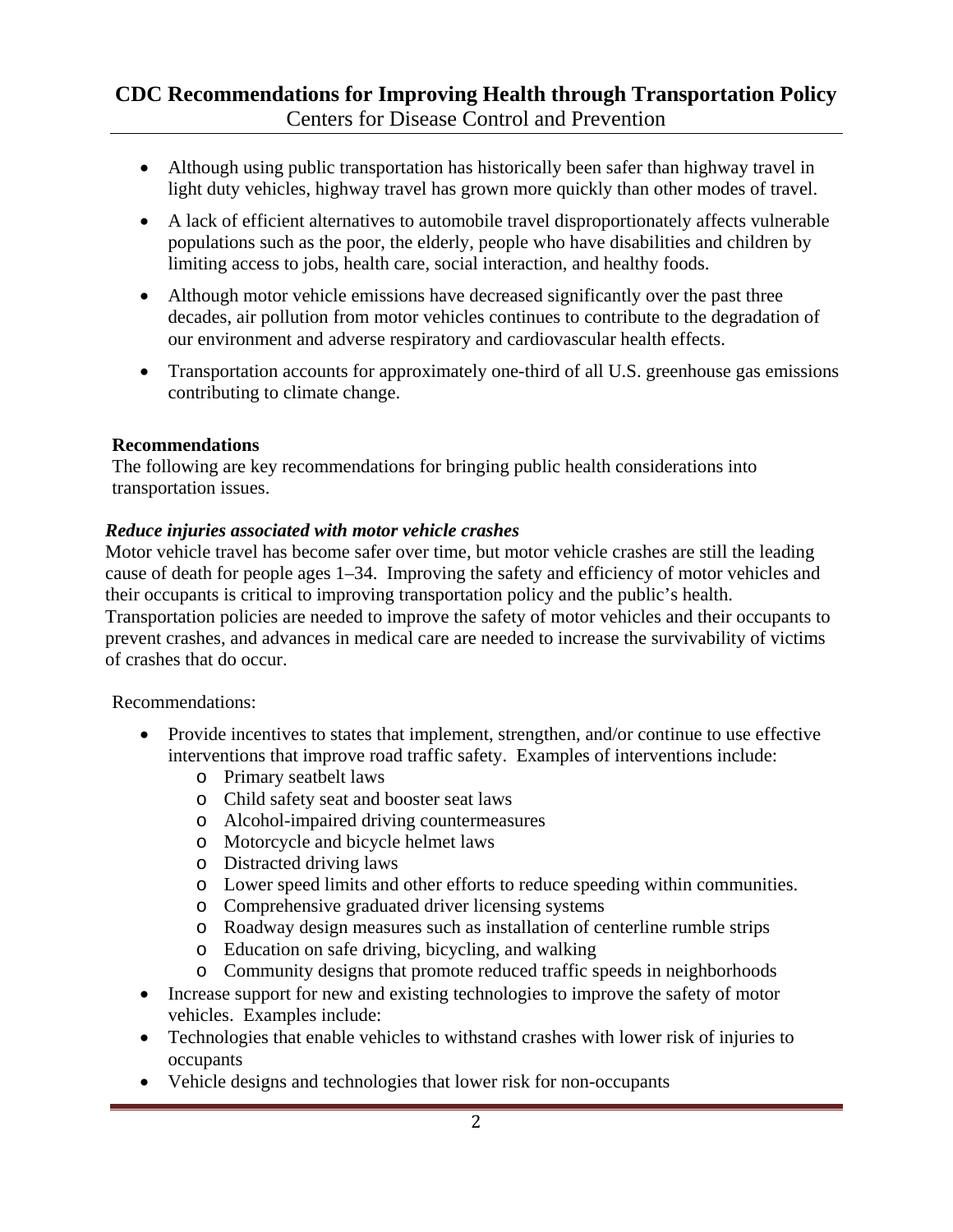- o Technologies to prevent alcohol impaired driving
- Study the effectiveness of providing incentives for Americans to reduce vehicle miles traveled by using alternatives to single occupancy vehicle travel. Examples of strategies include:
	- o High occupancy vehicle lanes
	- o Congestion pricing
	- o Parking pricing
	- o Carpools, vanpools, and improved public transportation
- Bring health, transportation and community planners together to address roadway safety issues through community design.
- Ensure access to trauma care for victims of motor vehicle crashes in order to improve survival outcomes after a crash.

### *Improve Air Quality*

Transportation-related air pollutants are one of the largest contributors to unhealthy air quality. Exposure to traffic emissions has been linked to many adverse health effects including: premature mortality, cardiac symptoms, exacerbation of asthma symptoms, diminished lung function, increased hospitalization and others. Motor vehicles are a significant source of air pollution in urban areas.

- Reduce human exposure to transportation-related air pollution and the adverse health impacts associated with air pollutants by:
	- o Retrofitting existing diesel vehicles with current pollution control measures to reduce emissions.
	- o Requiring effective inspection and maintenance programs for medium- and heavy-duty vehicles.
	- o Providing incentives for motor vehicle drivers to purchase vehicles with technologies designed to control pollution and reduce emissions.
	- o Strengthening congestion mitigation and air quality programs.
	- o Seeking solutions to reduce pollution generated by ports, high-volume roadways and railroads
- Improve the respiratory and cardiovascular health of the U.S. population by improving air quality.Possible strategies include:
	- o Promoting transportation choices and innovative transportation measures that reduce emissions
	- o Shifting to active transportation and public transportation modes
	- o Reducing vehicle miles traveled per capita
- Support policies that reduce environmental pollution (including greenhouse gas emissions) by changing to renewable energy sources, strengthening fuel efficiency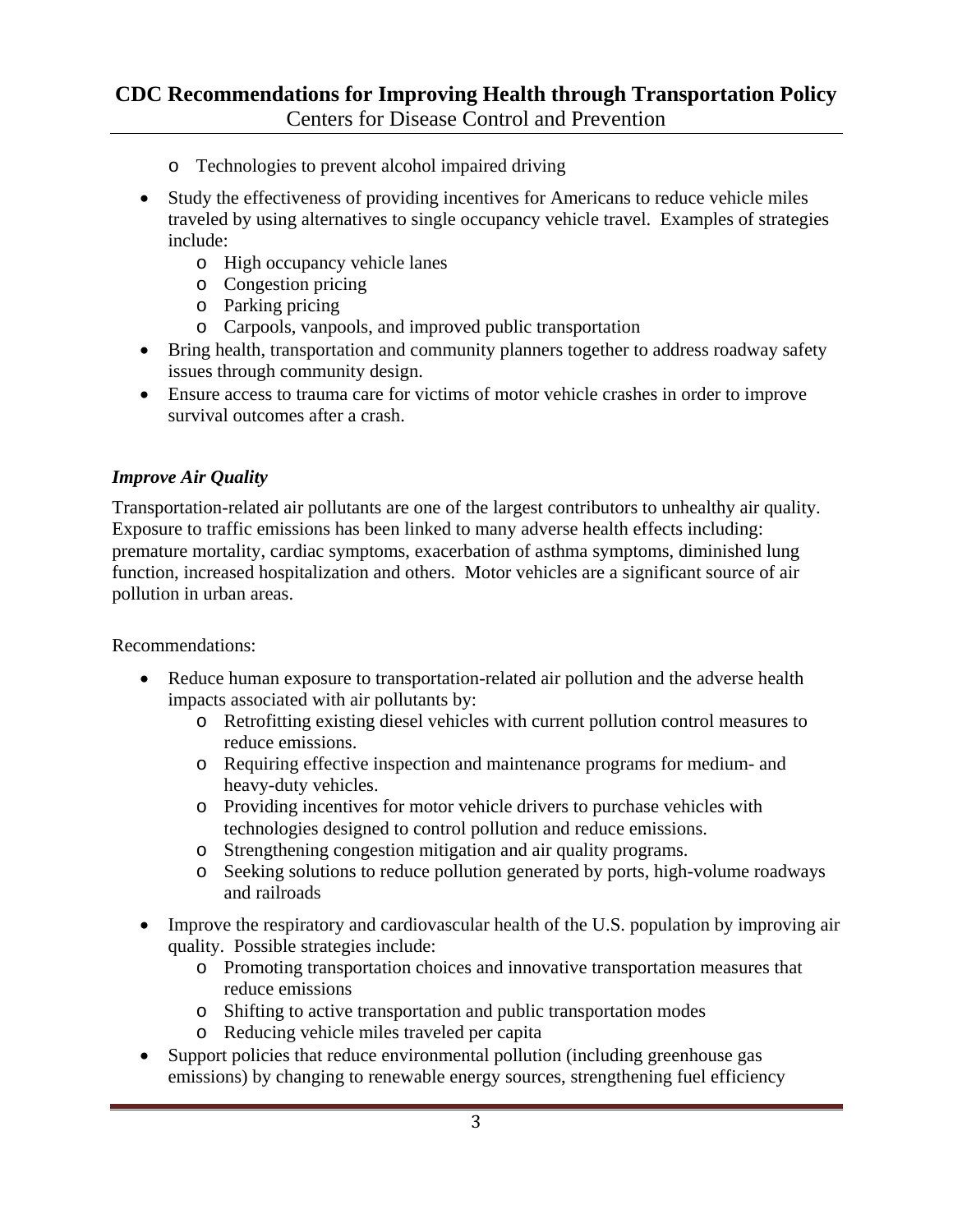policies, and expanding programs that reduce the number of vehicles in the fleet with poor fuel economy.

## *Expand Public Transportation*

Public transportation systems reduce the necessity for single occupancy vehicle trips, reduce the production of automobile emissions, increase incidental physical activity, and provide necessary transportation access for people with physical, economic, or other limitations that impede their access to and use of a single occupancy motor vehicle. Policies that encourage public transportation infrastructure are needed to improve access for all people.

- Explore opportunities to increase funding to strengthen the positive health impacts associated with expanded public transportation options. For example:
	- o Encourage funding decisions that strengthen public transportation
	- o Encourage states to increase investments in public transportation, congestion relief, air quality improvements, and other options, and to remove barriers to use of gas tax revenues for public transportation and bicycle-pedestrian improvements
	- o Give state, regional, and local governments more flexibility to choose from transportation funding categories to meet local transportation needs
	- o Explore the extent to which program requirements and resources can be made to be more comparable for public transportation, highways, non-motorized and rail travel alternatives to encourage investments in all modes of transportation
	- o Provide incentives to support a strong network of public transportation options, including bus rapid transit and light rail, which connect housing and jobs as well as improve access to healthy foods, medical care, and other services
- Work with government and non-government organizations to develop and implement model transportation planning policies that encourage transit-oriented developments and other mixed-use development, and increase connectivity among neighborhoods and communities for all transportation modes.
- Work with federal agencies and non-governmental organizations to establish a federal policy that would promote bicycling and walking to public transportation stations by making these connecting trips easier, faster, and safer by:
	- o Providing bicycle storage at public transportation stations, bus stops, and city carshare point of departure locations
	- o Assessing and addressing safety hazards for pedestrians and bicyclists through safety measures such as well-lighted crosswalks and signal timing, and integrating those safety enhancements for pedestrian and bicycle access to public transportation stations, bus stops, and city car-share locations
	- o Removing barriers to pedestrians and bicyclists on roads and intersections near public transportation stations and bus stops
	- o Enhancing the public transportation system to accommodate bicyclists and pedestrians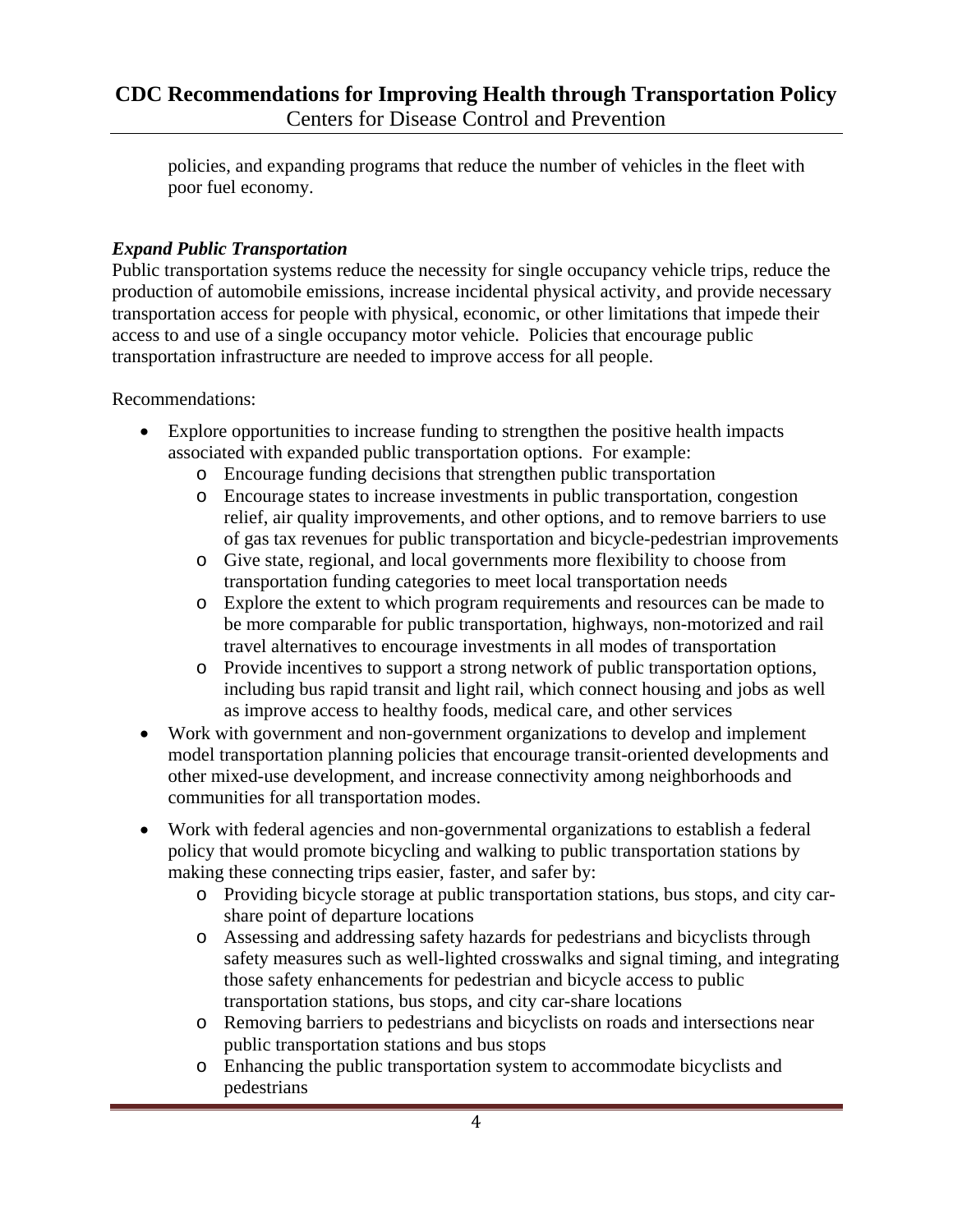### *Promote Active Transportation*

Active transportation systems should connect the places where people live, learn, work, shop, and play by providing safe and convenient walking and bicycling facilities. The safety of all road users can increase as more people choose active transportation.

- Promote safe and convenient opportunities for physical activity by supporting active transportation infrastructure, such as:
	- o Well-lit sidewalks, shared-use paths, and recreational trails
	- o Safe roadway crossings
	- o Creation of bicycle-supporting infrastructure including shared-use paths and interventions that reduce motor vehicle traffic and vehicle speed on neighborhood streets (e.g. bicycle boulevards)
	- o Safe pedestrian and bicycling connections to public transportation
	- o Safe and convenient pedestrian and bicycling connections to public park and recreation areas
- Increase opportunities for physical activity by devoting increased resources to nonmotorized transportation options.
- Consider incentives for states and regions that reduce vehicle miles traveled per capita and implement active living environments that promote walking and bicycling, using public transportation, and reducing air pollution (including greenhouse gas emissions).
- Provide states with tools necessary to evaluate and effectively increase investments in bicycle and pedestrian infrastructure and programming. Activities to be evaluated could include:
	- o Comprehensive street design measures, such as "complete streets," which provide safe and convenient travel for all users of the street, such as expanding space for bicycle lanes and sidewalks, placing bus stops in safe and convenient locations, and making improvements accessible for disabled users
	- o Complementary systems of shared-use paths connected to roadways that provide safe places to walk and bicycle for children, the elderly, and the general public
	- o Bicycle-supporting infrastructure including shared use paths and interventions that reduce motor vehicle traffic and speed on neighborhood streets to provide direct, safe routes for bicyclists
	- o "Safe Routes to School" initiatives including the development of sidewalks, shared-use paths and bicycle infrastructure to ensure that children can walk and bicycle safely to school. Safe Routes to School programs also include support activities, such as education, encouragement, enforcement, and evaluation
- Bring health, transportation and community planners together to develop safe, convenient, and complete pedestrian and bicycle master plans, including an inventory of current sidewalks, bicycle facilities, recreational trails, and shared-use paths, which can be incorporated into city general plans and capital improvement programs.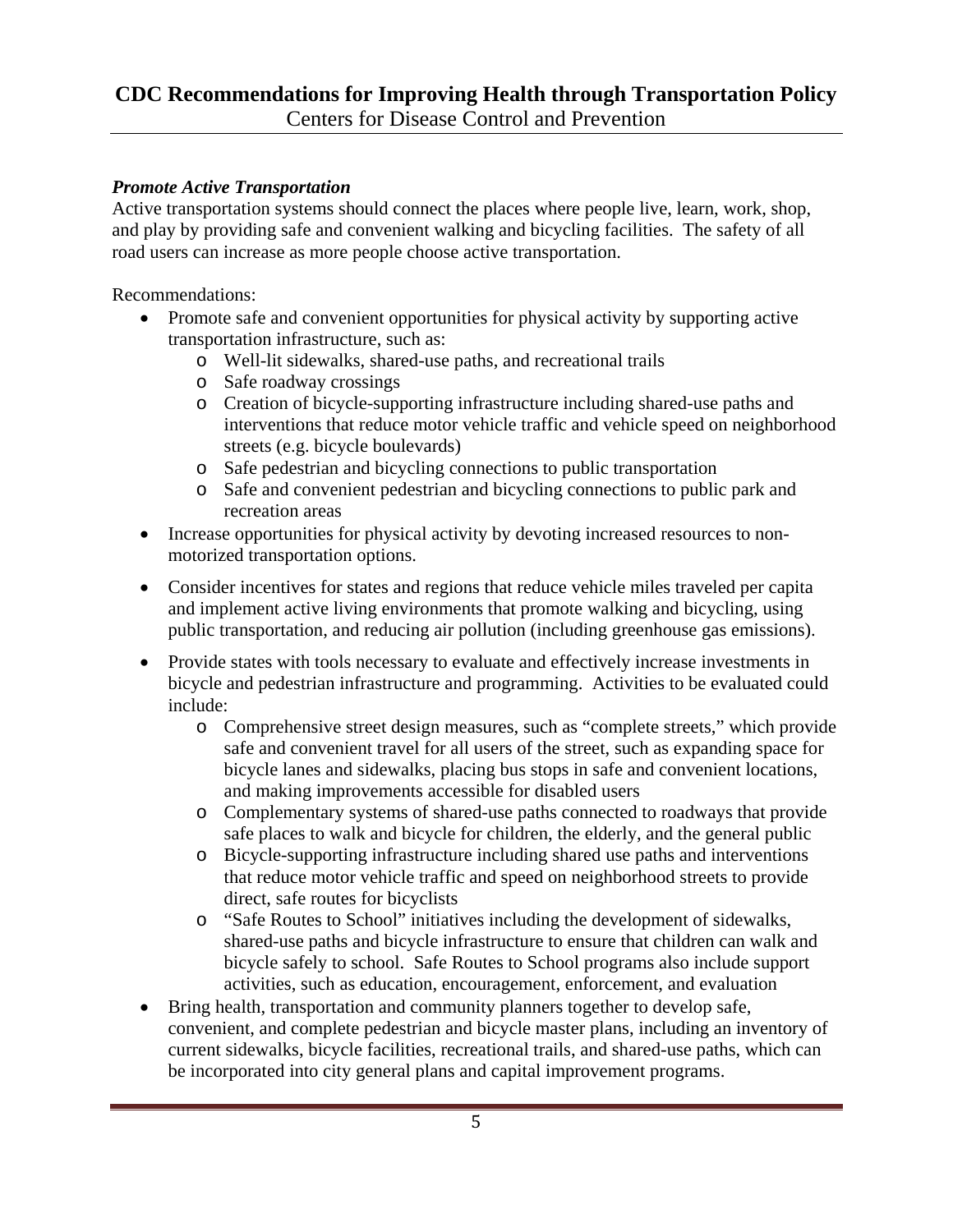- Work with state and local transportation and planning officials to integrate and enforce use of pedestrian and bicycle design guidelines and evidence-based safety standards into transportation planning practice and support evaluation of innovative designs.
- Bring together specialists in transportation, energy, community planning and health to establish federally recommended guidelines for the inclusion of active transportation infrastructure in building and development efforts.
- Explore opportunities for increasing availability of funds for establishing active transportation initiatives.

## *Encourage Healthy Community Design*

Healthy community design incorporates elements (such as transportation networks, street designs, and zoning/land use policies) that work synergistically to promote health and safety.

Recommendations:

- Work with government and non-government organizations to develop and implement model transportation and land use planning policies that encourage transit-oriented and mixed-use developments. Encourage:
	- o Dense networks of connected streets which serve the needs of all transportation modes; for example, adopting measures such as "complete streets"
	- o Roads that include robust infrastructure for bicycling and walking while mitigating the potential adverse effects of motor vehicle travel
- Enable state and local planners to protect residents from local air pollution and noise from high-volume roadways, ports, and airports by discouraging development (including schools) near these air pollution and noise pollution sources and, where possible, constructing barriers to reduce nearby residents' exposure.
- Support research to assist transportation agencies to develop street networks that facilitate active transportation and public transportation by increasing connectivity and limiting block size.
- Provide assistance to local planners to design and locate destinations for children (such as schools, parks, and libraries) within neighborhoods so that children can reach destinations without having to cross busy streets.
- Work with federal, state, and local transportation officials to ensure that all people have access to safe, healthy, convenient, and affordable transportation options regardless of age, income and other socioeconomic factors.
- Support policies that reduce vehicle miles traveled per capita, including land use policies that reduce vehicular travel, increase public transportation service, and increase active transportation infrastructure.

## *Design to Minimize Adverse Health and Safety Consequences*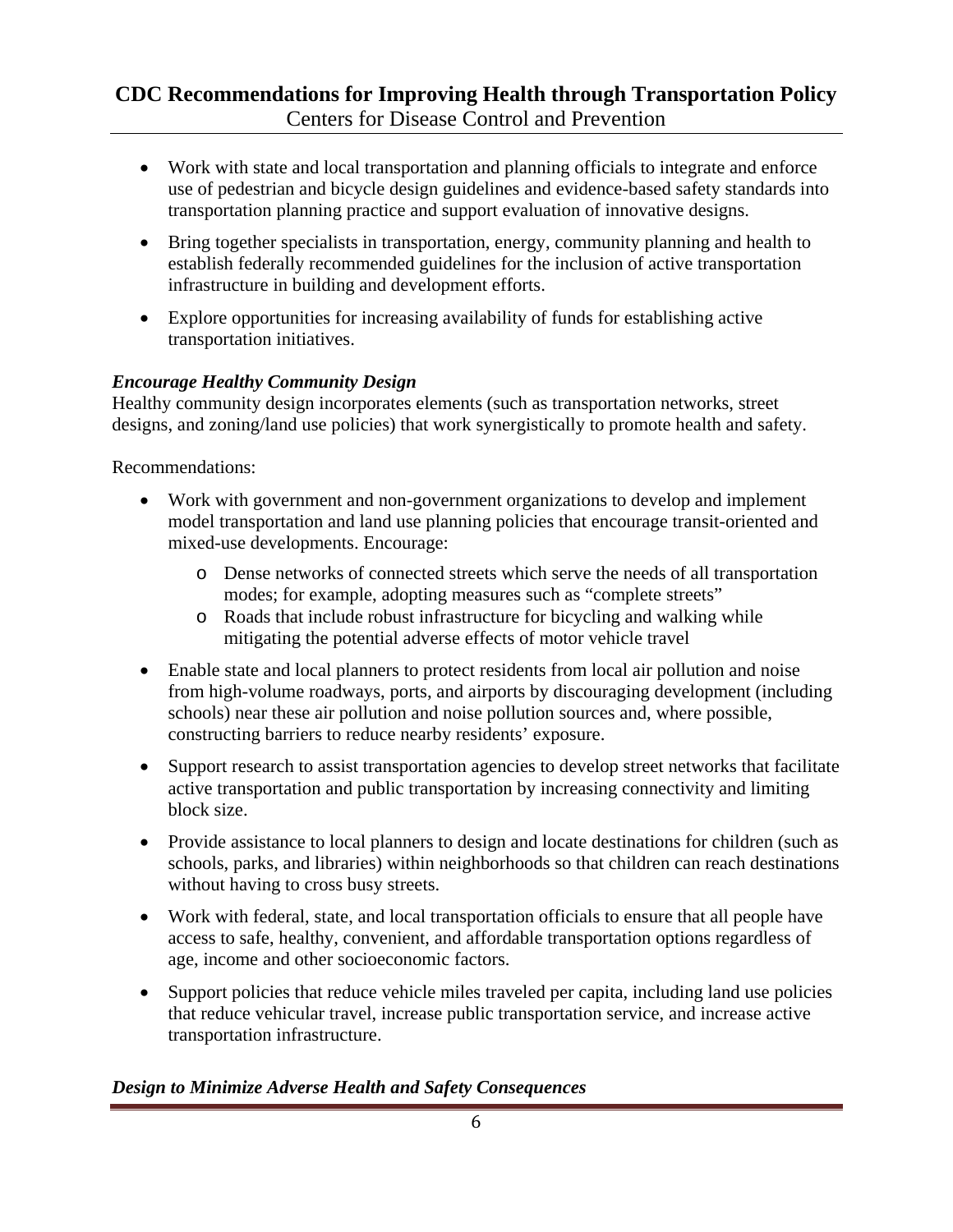In some circumstances, a solution to one problem may exacerbate another problem. For example, active transportation improves health overall by providing physical activity and reducing emissions, however, the emphasis on vehicular travel in our current transportation system results in pedestrians and bicyclists to disproportionately suffer from injuries. Therefore, increasing active transportation may increase the absolute numbers of injuries unless protective and alternate mode infrastructure and policies are concurrently implemented. In addition, decreasing the size and weight of vehicles and increasing adoption of new vehicle technologies will reduce greenhouse gas and other emissions but could result in more injuries from car crashes and impact environmental health in other ways.

- Support policies that protect pedestrians and bicyclists from motor vehicle crashes, such as:
	- o Designing streets to reduce motor vehicle speeds and minimize pedestrian and bicycle injuries
	- o Piloting and evaluating policies that assume motor vehicle driver responsibility for accidents involving child pedestrians and child bicyclists in residential neighborhoods and school zones
	- o Implementing multimodal level of service indicators as performance measures for roadways that include measurements of pedestrian, bicyclists, and public transportation operability
	- o Increasing the adoption of motor vehicle technologies that reduce injuries to pedestrians, such as bumpers designed to minimize pedestrian injury
	- o Correcting existing hazards and enhance infrastructure for pedestrians and bicyclists
- Support policies that maximize the benefits of shifting to efficient vehicles, such as:
	- o Supporting efforts to reduce size disparities in the fleet of vehicles
	- o Supporting motor vehicle design efforts to incorporate features that reduce the likelihood of injury to occupants of other vehicles, bicyclists and pedestrians
	- o Reducing the environmental health impact of technologies that improve fuel economy, such as recycling programs for hybrid vehicle battery systems
- Encourage states and communities to consider health impacts as part of transportation planning. Health impact assessments (HIAs) and safety audits may be a useful tool to identify the impact of a new policy, program or major transportation project on community and individual health.
- Enhance coordination with public health agencies for health assessment when such assessments are conducted as part of environmental impact statements.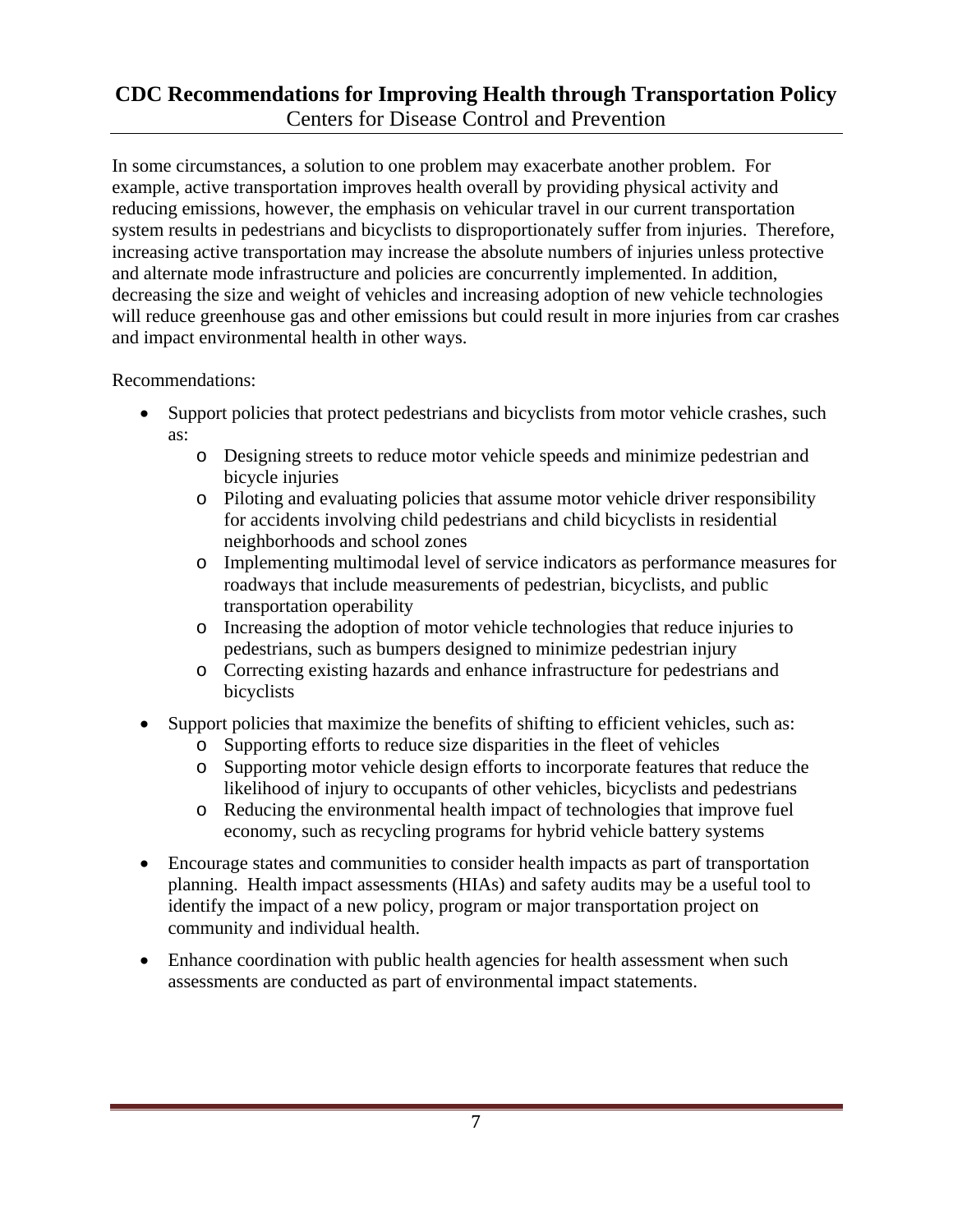### *Require Research and Surveillance*

Data and evaluation are critical to ensure that we have robust information on the impact of transportation systems on health as well as to determine whether interventions have their intended effect.

Recommendations:

- Support national, state, and local research to better understand the relationships between transportation, health and safety outcomes.
- In coordination with federal and state transportation agencies, CDC could provide expertise in evaluating programs and activities designed to address the safety and health issues related to transportation. For example, CDC could evaluate:
	- o Effectiveness of laws, policies, and programs
	- o Fidelity of program implementation
	- o Enforcement of transportation policies to improve health and safety outcomes
- Support public health data collection and analysis activities for active transportation and public transportation. Examples include:
	- o Improved specificity of external cause-of-injury codes for transportation-related deaths, hospitalizations, and emergency department visits to capture information on traffic-relatedness, vehicle type, and occupant status
	- o Comprehensive counts of deaths and improved data estimates of injuries related to all modes of transportation, including pedestrians and bicyclists
	- o Systematic counts of users of all modes of transportation, including pedestrians and bicyclists
	- o Targeted community level data to track the impact of policies, programs, and services
	- o Enhance travel demand modeling capability to reflect all modes of transportation
- Assess the overall traveler health and safety impact of transportation migration (e.g., mode shift), of individuals switching from one form of transportation to another form, and of changing the mix in traffic.
- Encourage the inclusion of health- and safety-related questions in transportation surveys.

## *Support Professional Development and Job Creation*

Training existing workers and enhancing their skills and abilities must be combined with bringing new workers with a variety of skill levels into the fields of public health, public policy, urban planning, and transportation engineering. A broader background will be useful to future transportation professionals.

Recommendations:

• Support the development of professionals who are committed to enhancing the relationship between public health and transportation policy through fellowship programs and development of curricula related to integration of these areas.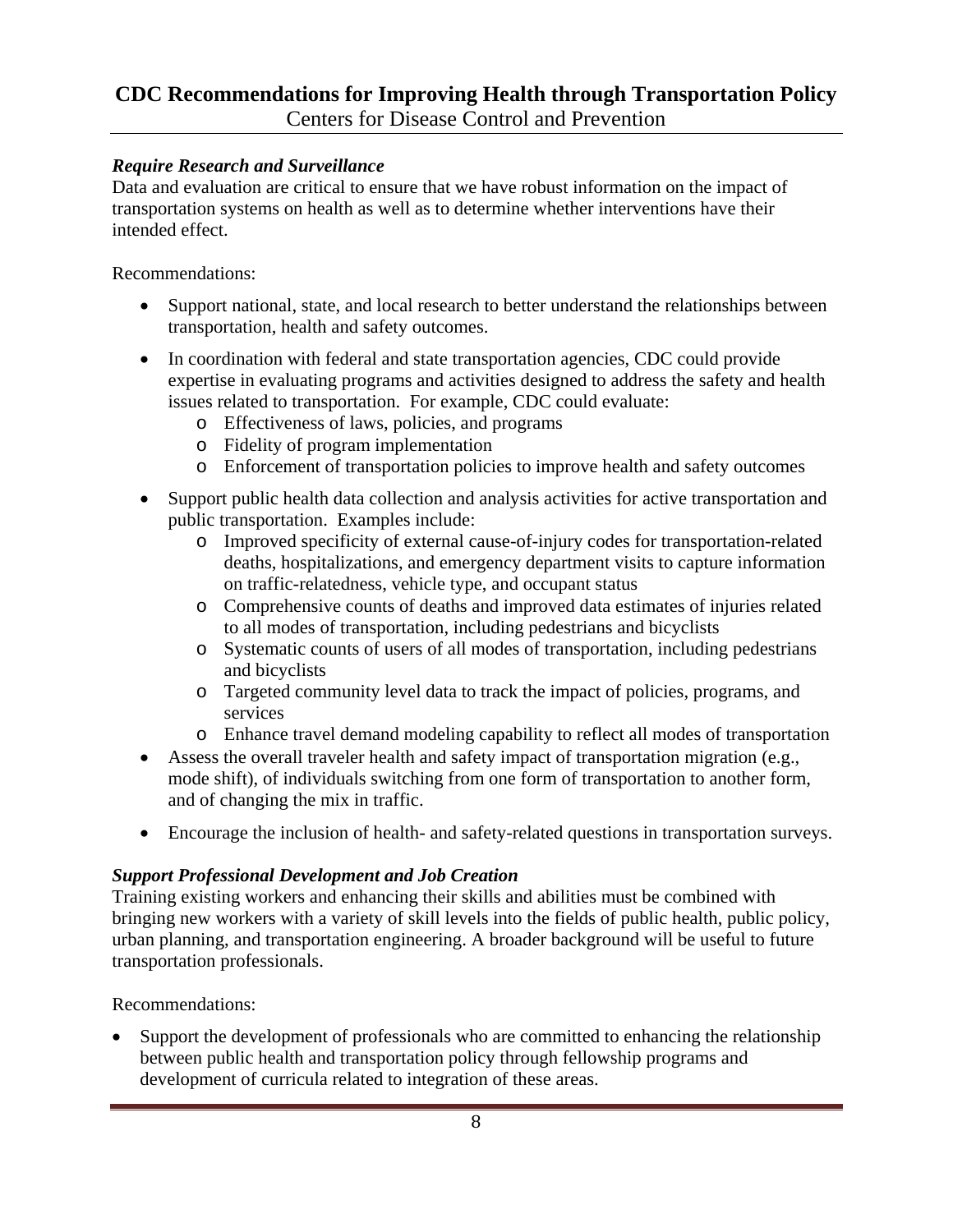- Develop pilot training and technical assistance for state and local entities to conduct HIAs.
- Work with transportation agencies, professional organizations, and educators to insert training on the health effects of transportation planning and engineering into curricula for transportation planning and engineering students and continuing education for professional transportation planners and engineers. Similarly, work to insert training for public health students and practitioners on transportation policy and its effects on health.
- Provide incentives for communities and states to include environmental and public health professionals in planning activities and in implementing community development initiatives.
- Support measures to increase the capacity of traffic police to improve the enforcement of laws and education of the public related to motor vehicle, pedestrian, and bicycle safety.

### **Foundation for CDC's Transportation Recommendations**

In 2007, representatives from CDC created a Transportation Policy Group to develop a more comprehensive approach to identifying and addressing issues related to transportation and health. Their efforts have extended to include work with the U.S. Department of Transportation, as well as non-federal partners such as the American Public Health Association (APHA) and the Healthy Eating, Active Living Convergence Partnership (Convergence Partnership).

In November 2008, CDC, APHA and the Convergence Partnership, in coordination with other government and non-government organizations, hosted "Linking Transportation Policy and Public Health", a meeting of representatives from agencies with an interest in transportation or health issues. The purpose of the meeting was to begin the process of helping these professionals learn more about the intersection of their two fields.

Work by CDC's Transportation Policy Group and the individual programs within CDC, coupled with input received during and after the "Linking Transportation Policy and Public Health" sessions and discussions with other federal agencies, forms the basis of these recommendations.

These recommendations are intended as a framework for policymakers to consider in order to strengthen transportation policies and programs by including public health and safety.

### **Glossary**

**Active transportation –** any self-propelled, human-powered mode of transportation.

**Complete Streets** – roadways designed and operated to enable safe, attractive, and comfortable access and travel for all users, including, but not limited to, pedestrians, bicyclists, motorists and transit riders of all ages and abilities. Specific aspects of a complete street are dependent on the context in which the roadway is located (urban, rural, heavy traffic volume, numerous pedestrian destinations, etc.), and may include: sidewalks, bike lanes (or wide paved shoulders), special bus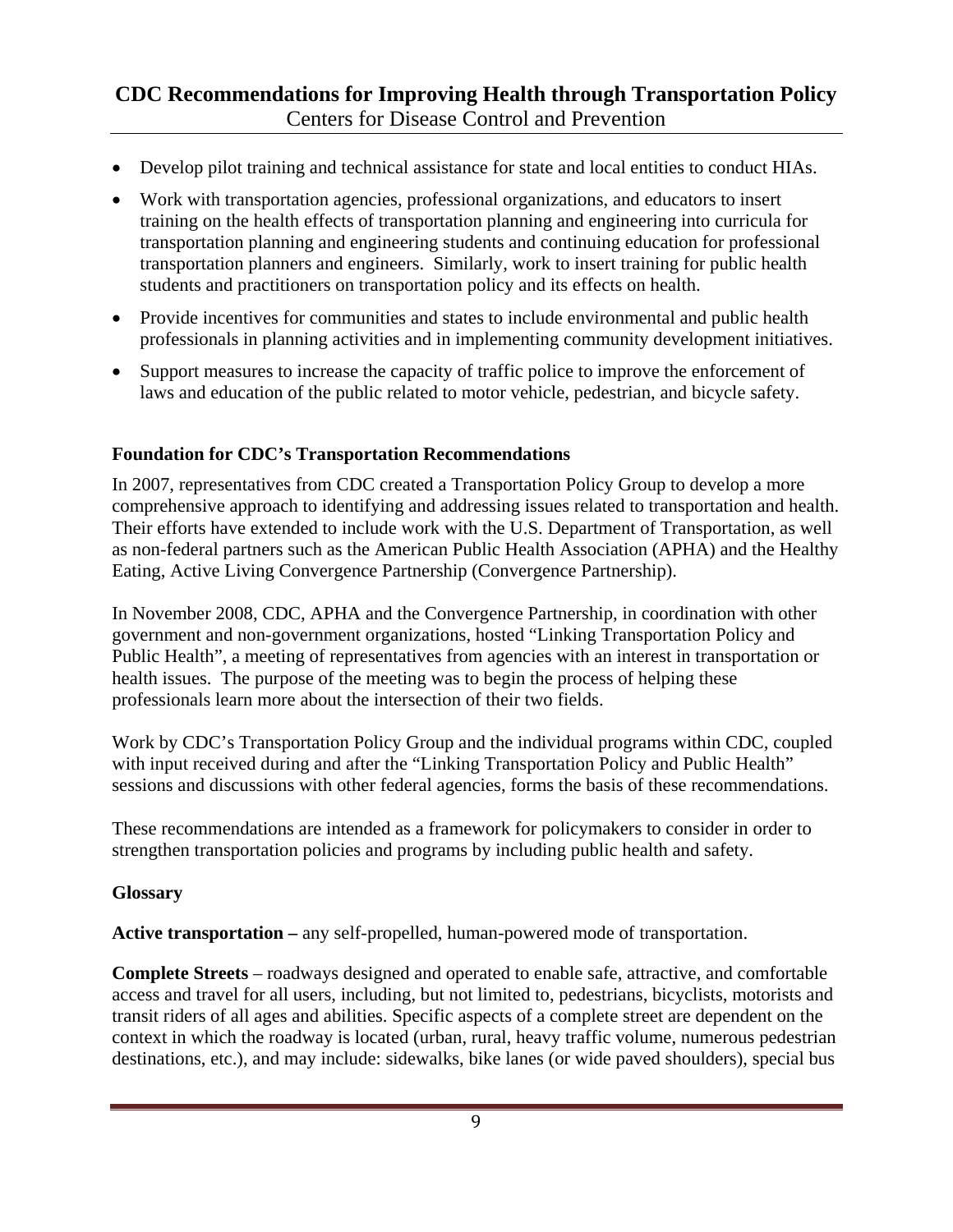lanes, comfortable and accessible transit stops, frequent crossing opportunities, median islands, accessible pedestrian signals, curb extensions, and more.

Greenhouse gas emissions - gases that trap heat in the atmosphere such as carbon dioxide  $(CO<sub>2</sub>)$ , methane  $(CH<sub>4</sub>)$ , and nitrous oxide  $(N<sub>2</sub>O)$ . Some greenhouse gases such as  $CO<sub>2</sub>$  occur naturally and are emitted to the atmosphere through natural processes and human activities. Other greenhouse gases (e.g., fluorinated gases) are created and emitted solely through human activities, such as  $CO<sub>2</sub>$ ,  $CH<sub>4</sub>$ , N<sub>2</sub>O, and fluorinated gases.

**Health impact assessment** (HIA) - a method by which a policy, program, or project may be judged as to its potential effects—and distribution of those effects—on the health of the population.

**High occupancy vehicle lane** - Exclusive road/traffic lane limited to buses, van/carpools, & emergency vehicles.

**Highway Trust Fund** - The United States Highway Trust Fund was established in 1956 to enable financing for maintenance of the United States Interstate Highway System and certain other roads. The fund has three accounts - the 'Highway Account', the 'Mass Transit Account' and the 'Leaking Underground Storage Tank Trust Fund'. Money in the fund is raised via a federal fuel tax per gallon on gasoline and diesel fuel and related excise taxes.

**Public transportation** - Transportation by bus, rail, or other conveyance, either publicly or privately owned, which provides to the public general or special service on a regular and continuing basis. Also known as "mass transportation", "mass transit" and "transit."

**Safe Routes to Schools** - The Safe Routes to Schools Program is a Federal-Aid program of the U.S. Department of Transportation's Federal Highway Administration, created by the Safe, Accountable, Flexible, Efficient Transportation Equity Act: A Legacy for Users Act (SAFETEA-LU). The purposes of the program are: 1) to enable and encourage all children to walk and bicycle to school; 2) to make bicycling and walking to school a safer and more appealing transportation alternative; and 3) to facilitate the planning, development, and implementation of projects and activities that will improve safety and reduce traffic, fuel consumption, and air pollution in the vicinity (approximately 2 miles) of primary and middle schools (Grades K-8).

**Safety audits and assessments** - a method by which a policy, program, or project may be judged as to its potential effects on the safety of the population.

**Shared-use paths** - A path physically separated from motor vehicle traffic by an open space or barrier and either within a highway right-of-way or an independent right-of-way, used by bicyclists, pedestrians, joggers, skaters and other non-motorized travelers.

**Transit-oriented development** - Compact, mixed-use development near transit facilities with high-quality walking environments.